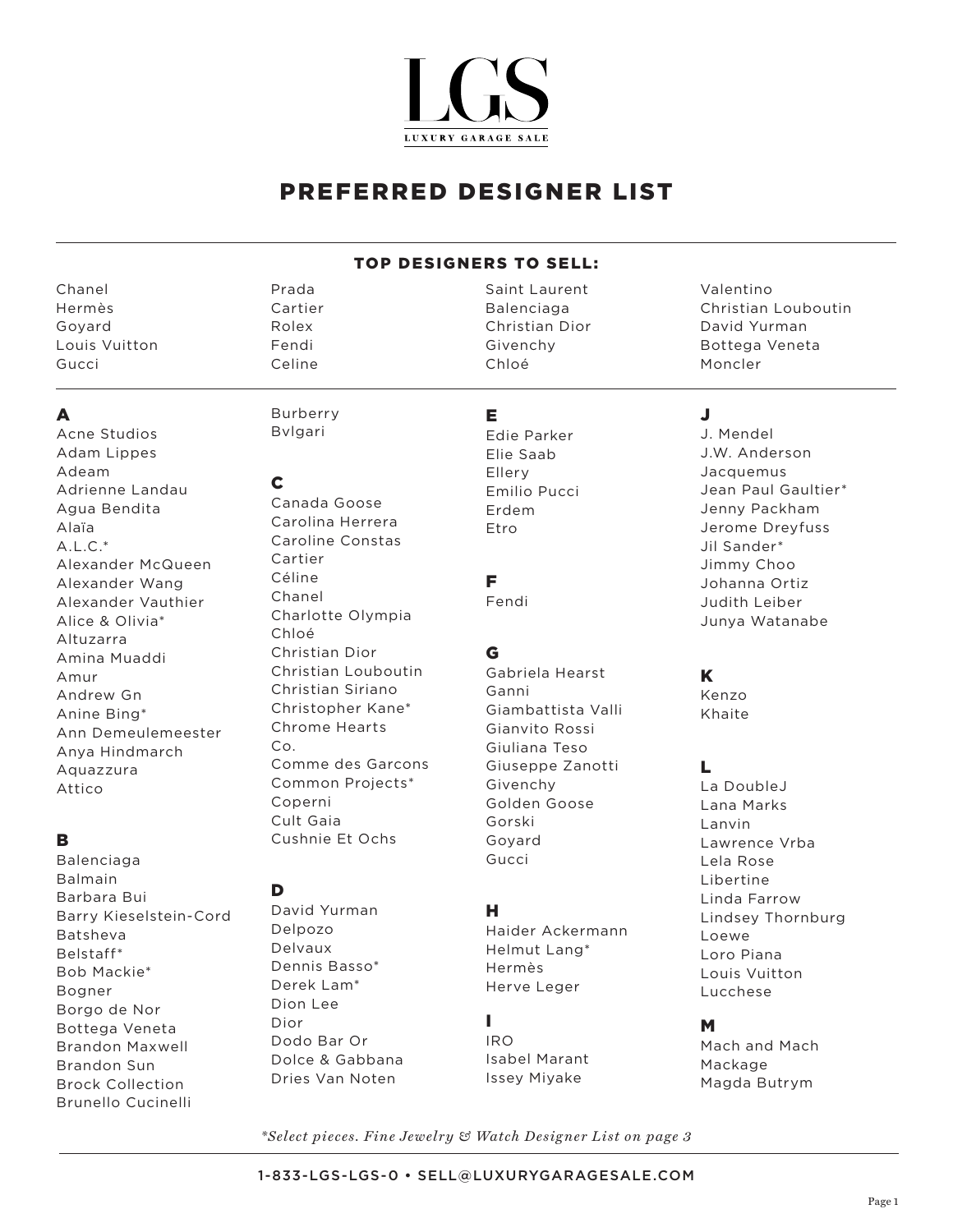

# PREFERRED DESIGNER LIST

Maison Margiela Manolo Blahnik Mansur Gavriel Marco de Vincenzo Marine Serre Mark Cross Markus Lupfer Marni Mary Katrantzou Max Mara\* MCM Michele Mira Mikati Missoni Miu Miu Moncler Monique Lhuillier\* Monse Moreau Mr & Mrs Italy Moschino\* MSGM Moynat Mulberry

#### N

Naeem Khan Nancy Gonzalez Nanushka Nicholas Kirkwood Nicole Benisti No. 21

### O

Off-White Olympia Le-Tan Oscar de la Renta

#### P

Paco Rabanne Parajumpers

Paris Texas Paul Andrew Paula Cademartori Peter Pilotto Pierre Balmain Pierre Hardy Polene Prabal Gurung Prada Preen Proenza Schouler

### R

Rachel Comey Rag & Bone\* Ralph Lauren (Black & Purple Label)\* Readymade Reem Acra Retrofete Rick Owens Roberto Cavalli\* Rochas Rodarte Roger Vivier Roksanda Roland Mouret Rolex Rosetta Getty Rosie Assoulin R13

#### S

Sacai Saint Laurent Saloni Sally LaPointe Salvatore Ferragamo Sam. Sandro Self Portrait Sies Marjan\*

Simone Rocha Skims x Fendi Sophia Webster Staud Stuart Weitzman Stella McCartney Supreme\*

#### T

Tabitha Simmons Telfar The Arrivals\* The Row Theory\* Thierry Mugler\* Thom Browne Tibi\* Tiffany & Co. Toleme Tom Ford

### U

Ulla Johnson Unravel Project

### V

Valentino Valextra Van Cleef & Arpels VBH Veronica Beard Versace Vetements Victoria Beckham Vilshenko Vince\* Visvim Vivetta Vivienne Westwood\* W Wes Gordon

#### Y

Yeezy Yohji Yamamoto Yves Saint Laurent Yves Salomon

### $\overline{z}$

Zimmermann Zuhair Murad

*\*Select pieces. Fine Jewelry & Watch Designer List on page 3*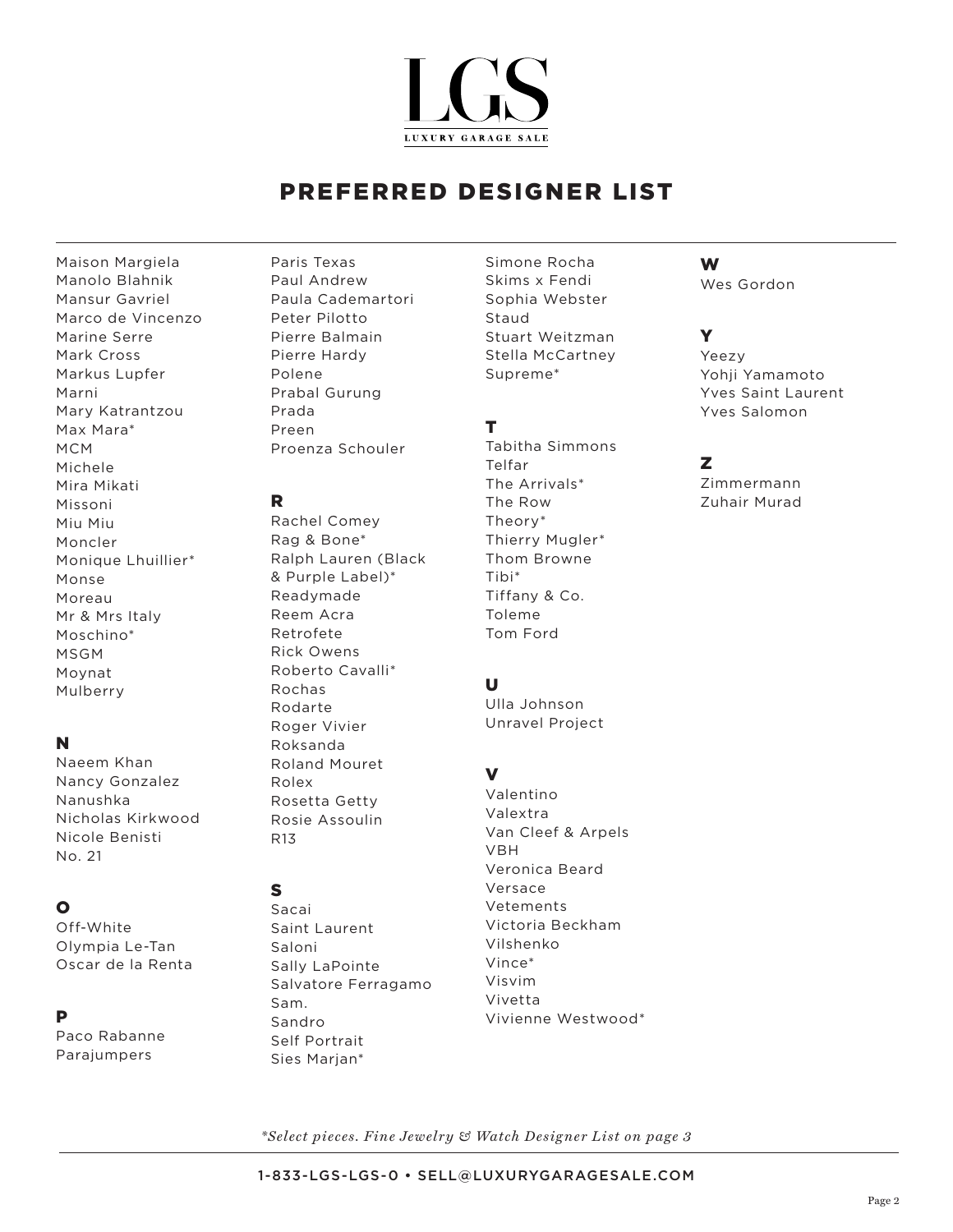

# FINE JEWELRY AND WATCH DESIGNER LIST

M

#### A

Aaron Basha Amedeo Anita Ko Arman Sarkisyan Asprey Audemars Piguet Aurora Lopez Mejia

### B

Baume & Mercier Boucheron Breguet Breitling Buccellati Bvlgari

### C

Cartier Cathy Waterman Chanel Charriol Chopard Concord

### D

Damiani Dana Rebecca David Webb David Yurman De Beers Delfina Delettrez Dezso Dian Malouf Dominique Aurientis

### E

Ebel Elizabeth Locke Franck Muller

### G

F

Gabrielle Sanchez Gurhan

#### H

Hermès Herve Van Der Straeten Hublot

I Ippolita Iradj Moini Irene Neuwirth IWC

### J

Jaeger Lecoultre Jennifer Fisher Jennifer Meyer John Hardy Jude Frances Judith Ripka

### K

Kimberly McDonald KJL by Kenneth Jay Lane Konstantino

# L

Lagos Lana Lawrence Vrba Lorraine Schwartz

Marco Bicego Marie-Hélène de Taillac Mark Davis Marla Aron Messika Michele Mikimoto Monies Mont Blanc Movado

## O

Omega Oris

### P

Panerai Patek Philippe Patricia Von Musulin Paul Morelli Philip Stein Piaget Pomellato

### R

Rare Gems of India Raymond Weil Rebecca Collins Rebecca de Ravenel Renee Lewis Repossi Roberto Coin Rolex

## S

Sidney Garber Sonia Bitton Stephen Dweck Stone Suzanne Kalan Sydney Evan

### T

Tacori Tag Heuer Tamara Comolli **TechnoMarine** Temple St. Clair Tiffany & Co. Tom Binns Tudor

### V

Vacheron Constantin Van Cleef & Arpels

#### Page 3